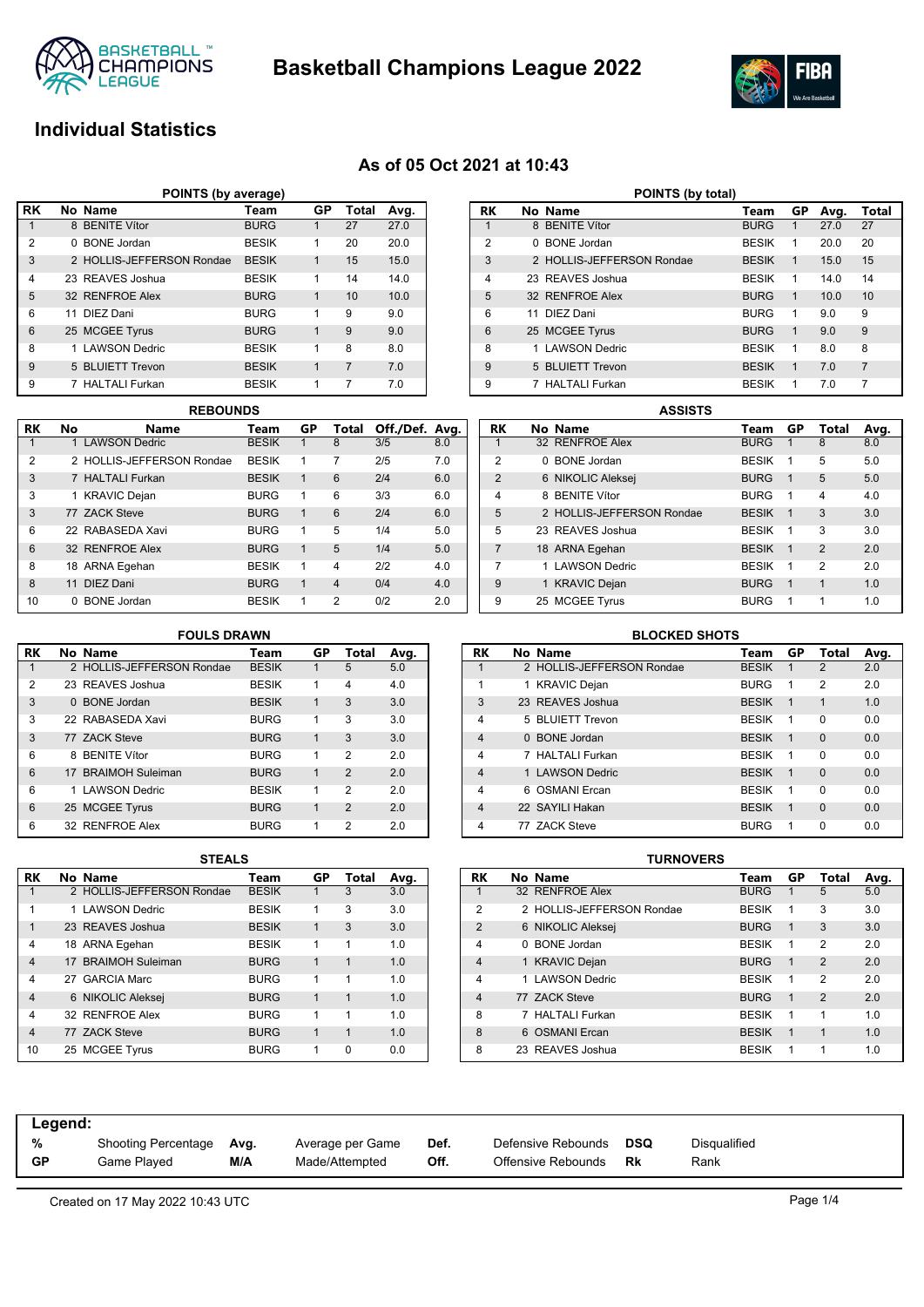



# **Individual Statistics**

|    | TOTAL FIELD GOALS % (8 attempts/game minimum) |              |    |       |      |  |  |  |  |  |  |
|----|-----------------------------------------------|--------------|----|-------|------|--|--|--|--|--|--|
| RK | No Name                                       | Team         | GP | M/A   | %    |  |  |  |  |  |  |
|    | 8 BENITE Vítor                                | <b>BURG</b>  |    | 10/15 | 66.7 |  |  |  |  |  |  |
| 2  | 0 BONE Jordan                                 | <b>BESIK</b> |    | 7/16  | 43.8 |  |  |  |  |  |  |
| 3  | 23 REAVES Joshua                              | <b>BESIK</b> |    | 5/12  | 41.7 |  |  |  |  |  |  |
| 4  | 2 HOLLIS-JEFFERSON Rondae                     | <b>BESK</b>  |    | 4/10  | 40.0 |  |  |  |  |  |  |
| 5  | 25 MCGEE Tyrus                                | <b>BURG</b>  |    | 4/12  | 33.3 |  |  |  |  |  |  |

|                | <b>TOTAL FIELD GOALS MADE</b> |                           |              |           |                |      |  |  |  |  |  |  |
|----------------|-------------------------------|---------------------------|--------------|-----------|----------------|------|--|--|--|--|--|--|
| <b>RK</b>      |                               | No Name                   | Team         | <b>GP</b> | Total          | Avg. |  |  |  |  |  |  |
| 1              |                               | 8 BENITE Vítor            | <b>BURG</b>  | 1         | 10             | 10.0 |  |  |  |  |  |  |
| 2              | 0                             | <b>BONE</b> Jordan        | <b>BESIK</b> | 1         | 7              | 7.0  |  |  |  |  |  |  |
| 3              |                               | 23 REAVES Joshua          | <b>BESIK</b> | 1         | 5              | 5.0  |  |  |  |  |  |  |
| $\overline{4}$ |                               | 2 HOLLIS-JEFFERSON Rondae | <b>BESIK</b> | 1         | $\overline{4}$ | 4.0  |  |  |  |  |  |  |
| $\overline{4}$ |                               | 1 LAWSON Dedric           | <b>BESIK</b> | 1         | $\overline{4}$ | 4.0  |  |  |  |  |  |  |
| 4              |                               | 25 MCGEE Tyrus            | <b>BURG</b>  | 1         | 4              | 4.0  |  |  |  |  |  |  |
| $\overline{7}$ |                               | 5 BLUIETT Trevon          | <b>BESIK</b> | 1         | 3              | 3.0  |  |  |  |  |  |  |
| 7              |                               | 11 DIF7 Dani              | <b>BURG</b>  | 1         | 3              | 3.0  |  |  |  |  |  |  |
| 7              |                               | 7 HALTALI Furkan          | <b>BESIK</b> | 1         | 3              | 3.0  |  |  |  |  |  |  |
| 7              |                               | 32 RENFROE Alex           | <b>BURG</b>  | 1         | 3              | 3.0  |  |  |  |  |  |  |

|                | 2 POINT FIELD GOALS % (6 attempts/game minimum) |              |    |      | <b>2 POINT FIELD GOALS MADE</b> |           |                                                                                                  |              |
|----------------|-------------------------------------------------|--------------|----|------|---------------------------------|-----------|--------------------------------------------------------------------------------------------------|--------------|
| RK             | No Name                                         | Team         | GP | M/A  | %                               | <b>RK</b> | No Name                                                                                          | Team         |
|                | 8 BENITE Vítor                                  | <b>BURG</b>  |    | 5/7  | 71.4                            |           | 8 BENITE Vítor                                                                                   | <b>BURG</b>  |
| 2              | 1 LAWSON Dedric                                 | <b>BESIK</b> |    | 4/6  | 66.7                            |           | 0 BONE Jordan                                                                                    | <b>BESIK</b> |
| 3              | 0 BONE Jordan                                   | <b>BESIK</b> |    | 5/10 | 50.0                            | 3         | 2 HOLLIS-JEFFERSON Rondae                                                                        | <b>BESIK</b> |
| $\overline{4}$ | 2 HOLLIS-JEFFERSON Rondae                       | <b>BESIK</b> |    | 4/8  | 50.0                            | 3         | 1 LAWSON Dedric                                                                                  | <b>BESIK</b> |
| $\overline{4}$ | 23 REAVES Joshua                                | <b>BESIK</b> |    | 4/8  | 50.0                            | 3         | 23 REAVES Joshua                                                                                 | <b>BESIK</b> |
| 6              | 25 MCGEE Tyrus                                  | <b>BURG</b>  |    | 3/6  | 50.0                            | 6         | 7 HALTALI Furkan                                                                                 | <b>BESIK</b> |
| $\overline{7}$ | <b>KRAVIC Dejan</b>                             | <b>BURG</b>  |    | 2/6  | 33.3                            | 6         | 25 MCGEE Tyrus                                                                                   | <b>BURG</b>  |
|                |                                                 |              |    |      |                                 | $\sim$    | $F = \mathbf{D} \cup \mathbf{D} \cup \mathbf{D} \cup \mathbf{D} \cup \mathbf{D} \cup \mathbf{D}$ | <b>DECHA</b> |

|    |   | <b>2 POINT FIELD GOALS MADE</b> |              |              |                |      |
|----|---|---------------------------------|--------------|--------------|----------------|------|
| RK |   | No Name                         | Team         | GP           | Total          | Avg. |
|    |   | 8 BENITE Vítor                  | <b>BURG</b>  |              | 5              | 5.0  |
| 1  | 0 | <b>BONE</b> Jordan              | <b>BESIK</b> | 1            | 5              | 5.0  |
| 3  |   | 2 HOLLIS-JEFFERSON Rondae       | <b>BESIK</b> | 1            | $\overline{4}$ | 4.0  |
| 3  |   | 1   AWSON Dedric                | <b>BESIK</b> | 1            | 4              | 4.0  |
| 3  |   | 23 REAVES Joshua                | <b>BESIK</b> | 1            | $\overline{4}$ | 4.0  |
| 6  |   | 7 HAI TAI I Furkan              | <b>BESIK</b> | 1            | 3              | 3.0  |
| 6  |   | 25 MCGEE Tyrus                  | <b>BURG</b>  | $\mathbf{1}$ | 3              | 3.0  |
| 8  |   | 5 BLUIETT Trevon                | <b>BESIK</b> | 1            | 2              | 2.0  |
| 8  |   | 1 KRAVIC Dejan                  | <b>BURG</b>  | $\mathbf{1}$ | $\mathfrak{p}$ | 2.0  |
| 8  |   | 77 ZACK Steve                   | <b>BURG</b>  | 1            | 2              | 2.0  |

### **3 POINT FIELD GOALS % (2 attempts/game minimum) 3 POINT FIELD GOALS MADE**

|                |              |                           | -            |    |     |       |
|----------------|--------------|---------------------------|--------------|----|-----|-------|
| RK             |              | No Name                   | Team         | GP | M/A | ℅     |
| 1              |              | 32 RENFROE Alex           | <b>BURG</b>  | 1  | 2/2 | 100.0 |
| 2              |              | 8 BENITE Vítor            | <b>BURG</b>  | 1  | 5/8 | 62.5  |
| 3              |              | 11 DIEZ Dani              | <b>BURG</b>  | 1  | 2/4 | 50.0  |
| 4              |              | 5 BLUIETT Trevon          | <b>BESIK</b> | 1  | 1/2 | 50.0  |
| $\overline{4}$ |              | 6 NIKOLIC Aleksej         | <b>BURG</b>  | 1  | 1/2 | 50.0  |
| 6              | <sup>n</sup> | <b>BONE</b> Jordan        | <b>BESIK</b> | 1  | 2/6 | 33.3  |
| 7              |              | 17 BRAIMOH Suleiman       | <b>BURG</b>  | 1  | 1/3 | 33.3  |
| 8              |              | 23 REAVES Joshua          | <b>BESIK</b> | 1  | 1/4 | 25.0  |
| 9              |              | 25 MCGEE Tyrus            | <b>BURG</b>  | 1  | 1/6 | 16.7  |
| 10             |              | 2 HOLLIS-JEFFERSON Rondae | <b>BESIK</b> | 1  | 0/2 | 0.0   |
|                |              |                           |              |    |     |       |

|    | FREE THROWS % (3 attempts/game minimum) |              |    |     |       |    | <b>FREE THROWS MADE</b>   |    |  |  |  |  |
|----|-----------------------------------------|--------------|----|-----|-------|----|---------------------------|----|--|--|--|--|
| RK | No Name                                 | <b>Team</b>  | GP | M/A | %     | RK | No Name                   |    |  |  |  |  |
|    | 0 BONE Jordan                           | <b>BESIK</b> |    | 4/4 | 100.0 |    | 2 HOLLIS-JEFFERSON Rondae | BI |  |  |  |  |
| 2  | 23 REAVES Joshua                        | <b>BESIK</b> |    | 3/3 | 100.0 |    | 0 BONE Jordan             | BI |  |  |  |  |
| 3  | 2 HOLLIS-JEFFERSON Rondae               | <b>BESIK</b> |    | 7/8 | 87.5  |    | 22 RABASEDA Xavi          | BI |  |  |  |  |
| 4  | 22 RABASEDA Xavi                        | <b>BURG</b>  |    | 4/6 | 66.7  |    | 23 REAVES Joshua          | BI |  |  |  |  |

|  |  | <b>3 POINT FIELD GOALS MADE</b> |  |  |  |  |  |  |  |  |
|--|--|---------------------------------|--|--|--|--|--|--|--|--|
|--|--|---------------------------------|--|--|--|--|--|--|--|--|

| RK             |    | No Name                 | Team         | GP           | Total          | Avg. |
|----------------|----|-------------------------|--------------|--------------|----------------|------|
|                |    | 8 BENITE Vítor          | <b>BURG</b>  | 1            | 5              | 5.0  |
| $\mathcal{P}$  | 0  | <b>BONE</b> Jordan      | <b>BESIK</b> | 1            | 2              | 2.0  |
| $\mathfrak{p}$ |    | 11 DIEZ Dani            | <b>BURG</b>  | 1            | $\overline{2}$ | 2.0  |
| 2              |    | 32 RENFROE Alex         | <b>BURG</b>  | 1            | $\overline{2}$ | 2.0  |
| 5              |    | 5 BLUIETT Trevon        | <b>BESIK</b> | 1            | 1              | 1.0  |
| 5              | 17 | <b>BRAIMOH Suleiman</b> | <b>BURG</b>  | 1            | 1              | 1.0  |
| 5              |    | 25 MCGEE Tyrus          | <b>BURG</b>  | $\mathbf{1}$ | 1              | 1.0  |
| 5              |    | 6 NIKOLIC Aleksej       | <b>BURG</b>  | 1            | 1              | 1.0  |
| 5              |    | 22 RABASEDA Xavi        | <b>BURG</b>  | 1            | 1              | 1.0  |
| 5              |    | 23 REAVES Joshua        | <b>BESIK</b> | 1            | 1              | 1.0  |

| <b>FREE THROWS MADE</b> |    |                           |              |              |                |      |  |  |  |
|-------------------------|----|---------------------------|--------------|--------------|----------------|------|--|--|--|
| RK                      |    | No Name                   | Team         | <b>GP</b>    | Total          | Avg. |  |  |  |
| 1                       |    | 2 HOLLIS-JEFFERSON Rondae | <b>BESIK</b> | 1            |                | 7.0  |  |  |  |
| $\overline{2}$          | 0  | BONE Jordan               | <b>BESIK</b> | 1            | 4              | 4.0  |  |  |  |
| $\mathfrak{p}$          |    | 22 RABASEDA Xavi          | <b>BURG</b>  | $\mathbf{1}$ | $\overline{4}$ | 4.0  |  |  |  |
| $\overline{4}$          |    | 23 REAVES Joshua          | <b>BESIK</b> | 1            | 3              | 3.0  |  |  |  |
| 5                       |    | 8 BENITE Vítor            | <b>BURG</b>  | $\mathbf{1}$ | $\mathcal{P}$  | 2.0  |  |  |  |
| 5                       | 17 | <b>BRAIMOH Suleiman</b>   | <b>BURG</b>  | 1            | 2              | 2.0  |  |  |  |
| 5                       |    | 27 GARCIA Marc            | <b>BURG</b>  | 1            | $\mathfrak{p}$ | 2.0  |  |  |  |
| 5                       |    | 32 RENFROE Alex           | <b>BURG</b>  | 1            | $\mathfrak{p}$ | 2.0  |  |  |  |
| 9                       |    | 18 ARNA Egehan            | <b>BESIK</b> | 1            | $\mathbf{1}$   | 1.0  |  |  |  |
| 9                       | 11 | DIEZ Dani                 | <b>BURG</b>  | 1            |                | 1.0  |  |  |  |

| Legend:   |                            |      |                  |      |                    |            |              |
|-----------|----------------------------|------|------------------|------|--------------------|------------|--------------|
| %         | <b>Shooting Percentage</b> | Avg. | Average per Game | Def. | Defensive Rebounds | <b>DSQ</b> | Disqualified |
| <b>GP</b> | Game Played                | M/A  | Made/Attempted   | Off. | Offensive Rebounds | Rk         | Rank         |
|           |                            |      |                  |      |                    |            |              |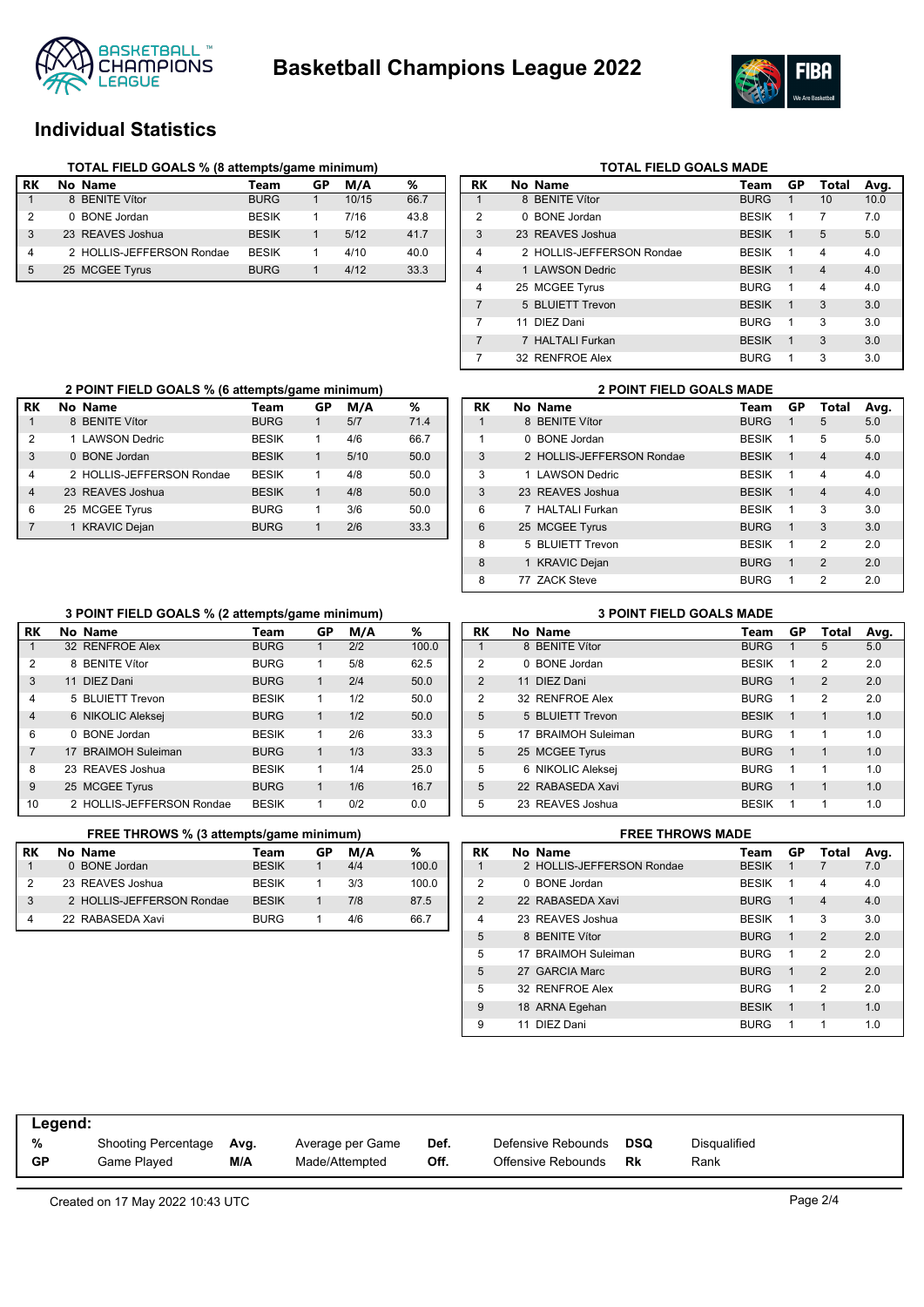



## **Individual Statistics**

|    | <b>TOTAL FIELD GOAL ATTEMPTS</b> |                           |              |              |       |      |  |  |  |  |
|----|----------------------------------|---------------------------|--------------|--------------|-------|------|--|--|--|--|
| RK |                                  | No Name                   | Team         | GP           | Total | Avg. |  |  |  |  |
| 1  |                                  | 0 BONE Jordan             | <b>BESIK</b> | 1            | 16    | 16.0 |  |  |  |  |
| 2  |                                  | 8 BENITE Vítor            | <b>BURG</b>  | 1            | 15    | 15.0 |  |  |  |  |
| 3  |                                  | 25 MCGEE Tyrus            | <b>BURG</b>  | $\mathbf{1}$ | 12    | 12.0 |  |  |  |  |
| 3  |                                  | 23 REAVES Joshua          | <b>BESIK</b> | 1            | 12    | 12.0 |  |  |  |  |
| 5  |                                  | 2 HOLLIS-JEFFERSON Rondae | <b>BESIK</b> | $\mathbf{1}$ | 10    | 10.0 |  |  |  |  |
| 6  |                                  | 11 DIEZ Dani              | <b>BURG</b>  | 1            | 7     | 7.0  |  |  |  |  |
| 6  |                                  | 1 LAWSON Dedric           | <b>BESIK</b> | 1            | 7     | 7.0  |  |  |  |  |
| 8  |                                  | 1 KRAVIC Dejan            | <b>BURG</b>  | 1            | 6     | 6.0  |  |  |  |  |
| 9  |                                  | 5 BLUIETT Trevon          | <b>BESIK</b> | $\mathbf{1}$ | 5     | 5.0  |  |  |  |  |
| 9  |                                  | 7 HALTALI Furkan          | <b>BESIK</b> | 1            | 5     | 5.0  |  |  |  |  |

### **RK No Name Team GP Total Avg.** 1 8 BENITE Vítor BURG 1 8 8.0 2 0 BONE Jordan BESIK 1 6 6.0 2 25 MCGEE Tyrus BURG 1 6 6.0 4 11 DIEZ Dani BURG 1 4 4.0 4 23 REAVES Joshua BESIK 1 4 4.0 6 17 BRAIMOH Suleiman BURG 1 3 3.0 7 5 BLUIETT Trevon BESIK 1 2 2.0 7 2 HOLLIS-JEFFERSON Rondae BESIK 1 2 2.0 7 6 NIKOLIC Aleksej BURG 1 2 2.0 7 32 RENFROE Alex BURG 1 2 2.0 **3 POINT FIELD GOAL ATTEMPTS FREE THROW ATTEMPTS**

| RK | No Name                   | Team         | GP           | Total          | Avg. |
|----|---------------------------|--------------|--------------|----------------|------|
| 1  | 22 RABASEDA Xavi          | <b>BURG</b>  |              | 4              | 4.0  |
| 1  | 23 REAVES Joshua          | <b>BESIK</b> | 1            | 4              | 4.0  |
| 3  | 2 HOLLIS-JEFFERSON Rondae | <b>BESIK</b> | 1            | 3              | 3.0  |
| 3  | 6 NIKOLIC Aleksej         | <b>BURG</b>  | 1            | 3              | 3.0  |
| 3  | 6 OSMANI Ercan            | <b>BESIK</b> | 1            | 3              | 3.0  |
| 6  | 18 ARNA Egehan            | <b>BESIK</b> | 1            | 2              | 2.0  |
| 6  | 1 KRAVIC Dejan            | <b>BURG</b>  | 1            | $\overline{2}$ | 2.0  |
| 6  | 25 MCGEE Tyrus            | <b>BURG</b>  | 1            | 2              | 2.0  |
| 6  | 32 RENFROE Alex           | <b>BURG</b>  | $\mathbf{1}$ | $\overline{2}$ | 2.0  |
| 6  | 77 ZACK Steve             | <b>BURG</b>  | 1            | 2              | 2.0  |

| <b>RK</b> | No Name                   | Team         | GP | Total    | Avg. |
|-----------|---------------------------|--------------|----|----------|------|
| 1         | 18 ARNA Egehan            | <b>BESIK</b> |    | $\Omega$ | 0.0  |
| 1         | <b>BENITE Vítor</b><br>8  | <b>BURG</b>  | 1  | $\Omega$ | 0.0  |
| 1         | 17 BRAIMOH Suleiman       | <b>BURG</b>  | 1  | $\Omega$ | 0.0  |
| 1         | DIF7 Dani<br>11           | <b>BURG</b>  | 1  | $\Omega$ | 0.0  |
| 1         | 27 GARCIA Marc            | <b>BURG</b>  | 1  | $\Omega$ | 0.0  |
| 1         | 2 HOLLIS-JEFFERSON Rondae | <b>BESIK</b> | 1  | $\Omega$ | 0.0  |
| 1         | 6 NIKOLIC Aleksej         | <b>BURG</b>  | 1  | $\Omega$ | 0.0  |
| 1         | 22 RABASEDA Xavi          | <b>BURG</b>  | 1  | $\Omega$ | 0.0  |
| 1         | 32 RENFROE Alex           | <b>BURG</b>  | 1  | $\Omega$ | 0.0  |
| 1         | 4 YAGMUR Mehmet           | <b>BESIK</b> | 1  | $\Omega$ | 0.0  |

### **2 POINT FIELD GOAL ATTEMPTS**

| RK             | No Name                   | Team         | GP           | Total | Avg. |
|----------------|---------------------------|--------------|--------------|-------|------|
| 1              | 0 BONE Jordan             | <b>BESIK</b> | 1            | 10    | 10.0 |
| 2              | 2 HOLLIS-JEFFERSON Rondae | <b>BESIK</b> | 1            | 8     | 8.0  |
| $\overline{2}$ | 23 REAVES Joshua          | <b>BESIK</b> | $\mathbf{1}$ | 8     | 8.0  |
| 4              | 8 BENITE Vítor            | <b>BURG</b>  | 1            | 7     | 7.0  |
| 5              | 1 KRAVIC Dejan            | <b>BURG</b>  | 1            | 6     | 6.0  |
| 5              | 1 LAWSON Dedric           | <b>BESIK</b> | 1            | 6     | 6.0  |
| 5              | 25 MCGEE Tyrus            | <b>BURG</b>  | 1            | 6     | 6.0  |
| 8              | 7 HALTALI Furkan          | <b>BESIK</b> | 1            | 5     | 5.0  |
| 9              | 5 BLUIETT Trevon          | <b>BESIK</b> | 1            | 3     | 3.0  |
| 9              | 77 ZACK Steve             | <b>BURG</b>  | 1            | 3     | 3.0  |

| RK             | No Name                   | Team         | GP | Total          | Avg. |
|----------------|---------------------------|--------------|----|----------------|------|
| 1              | 2 HOLLIS-JEFFERSON Rondae | <b>BESIK</b> | 1  | 8              | 8.0  |
| $\overline{2}$ | 22 RABASEDA Xavi          | <b>BURG</b>  | 1  | 6              | 6.0  |
| 3              | 0 BONE Jordan             | <b>BESIK</b> | 1  | $\overline{4}$ | 4.0  |
| 4              | 23 REAVES Joshua          | <b>BESIK</b> | 1  | 3              | 3.0  |
| 5              | 18 ARNA Egehan            | <b>BESIK</b> | 1  | $\mathcal{P}$  | 2.0  |
| 5              | 8 BENITE Vítor            | <b>BURG</b>  | 1  | 2              | 2.0  |
| 5              | 17 BRAIMOH Suleiman       | <b>BURG</b>  | 1  | $\mathcal{P}$  | 2.0  |
| 5              | DIEZ Dani<br>11           | <b>BURG</b>  | 1  | 2              | 2.0  |
| 5              | 27 GARCIA Marc            | <b>BURG</b>  | 1  | $\mathcal{P}$  | 2.0  |
| 5              | 32 RENFROE Alex           | <b>BURG</b>  |    | 2              | 2.0  |

### **RK No Name Team GP Total Avg.** 0 BONE Jordan 2 1 LAWSON Dedric BESIK 1 0:32:45 32.8 3 23 REAVES Joshua BESIK 1 0:31:08 31.1 4 8 BENITE Vítor BURG 1 0:27:53 27.9 5 32 RENFROE Alex BURG 1 0:25:57 25.9 6 1 KRAVIC Dejan BURG 1 0:25:39 25.6 7 2 HOLLIS-JEFFERSON Rondae BESIK 1 0:24:15 24.3 8 18 ARNA Egehan BESIK 1 0:22:08 22.1 9 5 BLUIETT Trevon BESIK 1 0:21:45 21.8 10 11 DIEZ Dani BURG 1 0:21:32 21.5 **PERSONAL FOULS MINUTES PLAYED**

### **DOUBLE DOUBLES OFFENSIVE REBOUNDS**

| <b>RK</b> | No Name                   | Team         | GP | Total          | Avg. |
|-----------|---------------------------|--------------|----|----------------|------|
| 1         | 1 KRAVIC Dejan            | <b>BURG</b>  | 1  | 3              | 3.0  |
| 1         | 1 LAWSON Dedric           | <b>BESIK</b> | 1  | 3              | 3.0  |
| 3         | 18 ARNA Egehan            | <b>BESIK</b> | 1  | $\mathfrak{p}$ | 2.0  |
| 3         | 7 HALTALI Furkan          | <b>BESIK</b> | 1  | $\overline{2}$ | 2.0  |
| 3         | 2 HOLLIS-JEFFERSON Rondae | <b>BESIK</b> | 1  | $\overline{2}$ | 2.0  |
| 3         | 77 ZACK Steve             | <b>BURG</b>  | 1  | $\overline{2}$ | 2.0  |
| 7         | 17 BRAIMOH Suleiman       | <b>BURG</b>  | 1  | $\mathbf{1}$   | 1.0  |
| 7         | 22 RABASEDA Xavi          | <b>BURG</b>  | 1  | 1              | 1.0  |
| 7         | 32 RENFROE Alex           | <b>BURG</b>  | 1  | 1              | 1.0  |
| 10        | 6 NIKOLIC Aleksej         | <b>BURG</b>  | 1  | O              | 0.0  |

| Legend: |                            |      |                  |      |                    |     |              |
|---------|----------------------------|------|------------------|------|--------------------|-----|--------------|
| %       | <b>Shooting Percentage</b> | Avg. | Average per Game | Def. | Defensive Rebounds | DSQ | Disqualified |
| GP      | Game Plaved                | M/A  | Made/Attempted   | Off. | Offensive Rebounds | Rk  | Rank         |